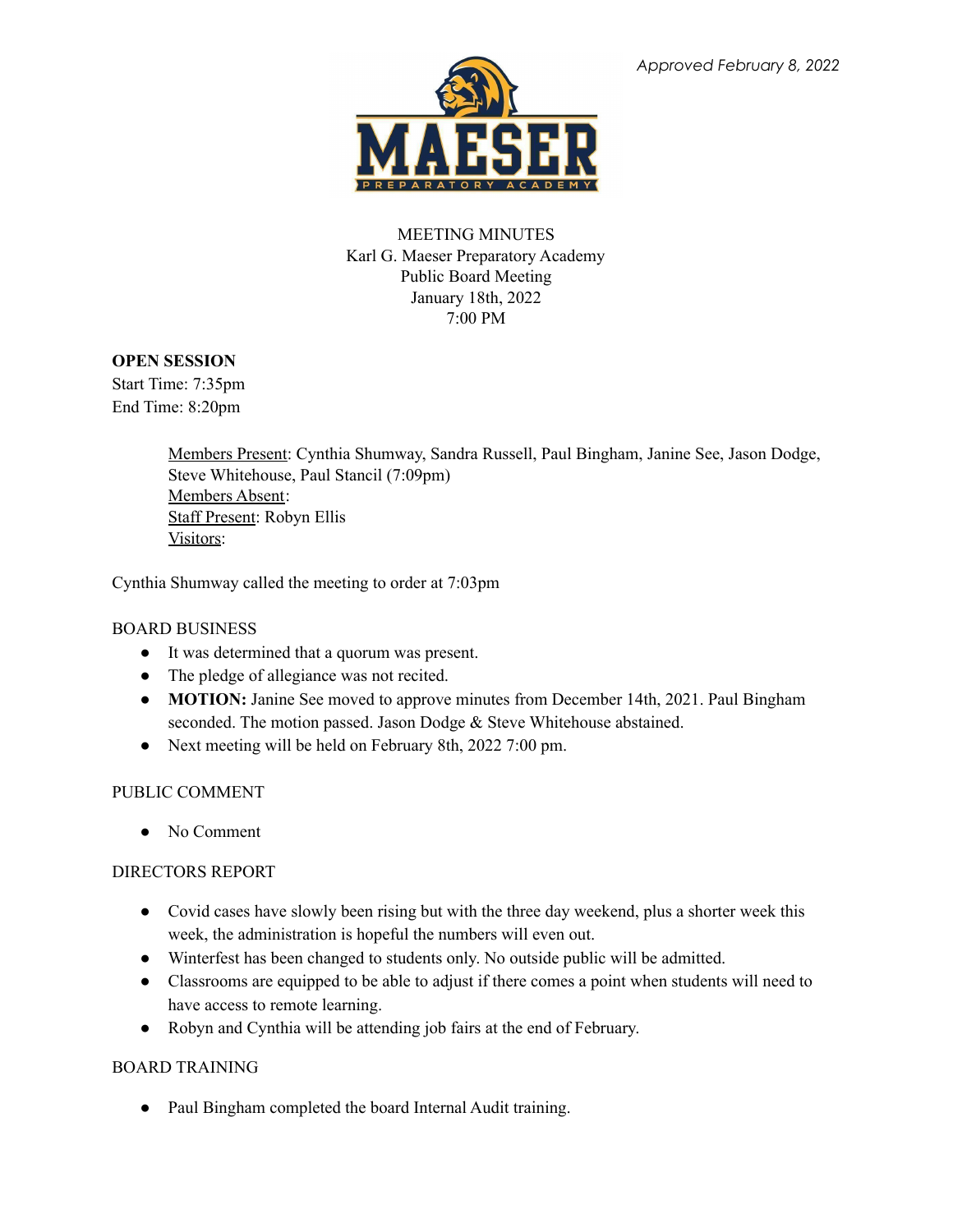### DISCUSSION & APPROVAL

- Fee Schedule changes will be on the agenda for the month of February and March but will not be formally approved until March.
- Paul has looked into Family Law practices when it comes to divorced parents and protocols being followed by schools. More information will be coming.
- Winterim has gone well this year. Teachers have been very helpful as other teachers and staff have been sick or needed to quarantine. The projects have been impressive. Robyn reported that the students in general are pleased with their winterim experiences.
- Film recommendations for curriculum updates will come next meeting.
- Jason reported on building costs to build our new auditorium. The board is still discussing fundraising ideas. The administration and board want to focus on the story of Maeser. They feel like the story of Maeser will help draw people in to help fundraising efforts. The band, Toast, will be putting on a fundraising event in the near future. The Giving Fund through Paypal could be a potential option for donors.

## **CLOSED SESSION**

A closed session was held to discuss items pursuant to Utah Code Subsection 52-4-205(1)(a), (1)(f), or (2).

**MOTION**: Paul Stancil moved to move to closed session for the discussion of personnel and property. Steve Whitehouse seconded the motion. Roll Call Vote: Jason Dodge (aye), Steve Whitehouse (aye), Paul Bingham (aye), Paul Stancil (aye), Sandra Russell (aye), Janine See (aye), Cynthia Shumway (aye).

Starting Time: 7:57pm Ending Time: 8:20 pm

Paul Stancil moved to return to open session. Jason Dodge seconded. The motion passed unanimously.

Starting Time of Open Session: 8:22pm

**MOTION**: Paul Stancil moved to move forward with the changes in personnel as discussed in closed session. Paul Bingham seconded the motion. The motion passed unanimously.

Paul Stancil moved to adjourn the meeting. The motion passed unanimously.

Without objection, the meeting was adjourned.

Note: A copy of related materials and an audio recording of the meeting can be found at:

Recording: https://drive.google.com/drive/u/1/folders/1W7yr2J5HWYSOx8M\_qDh0rolqt0rqLrvC